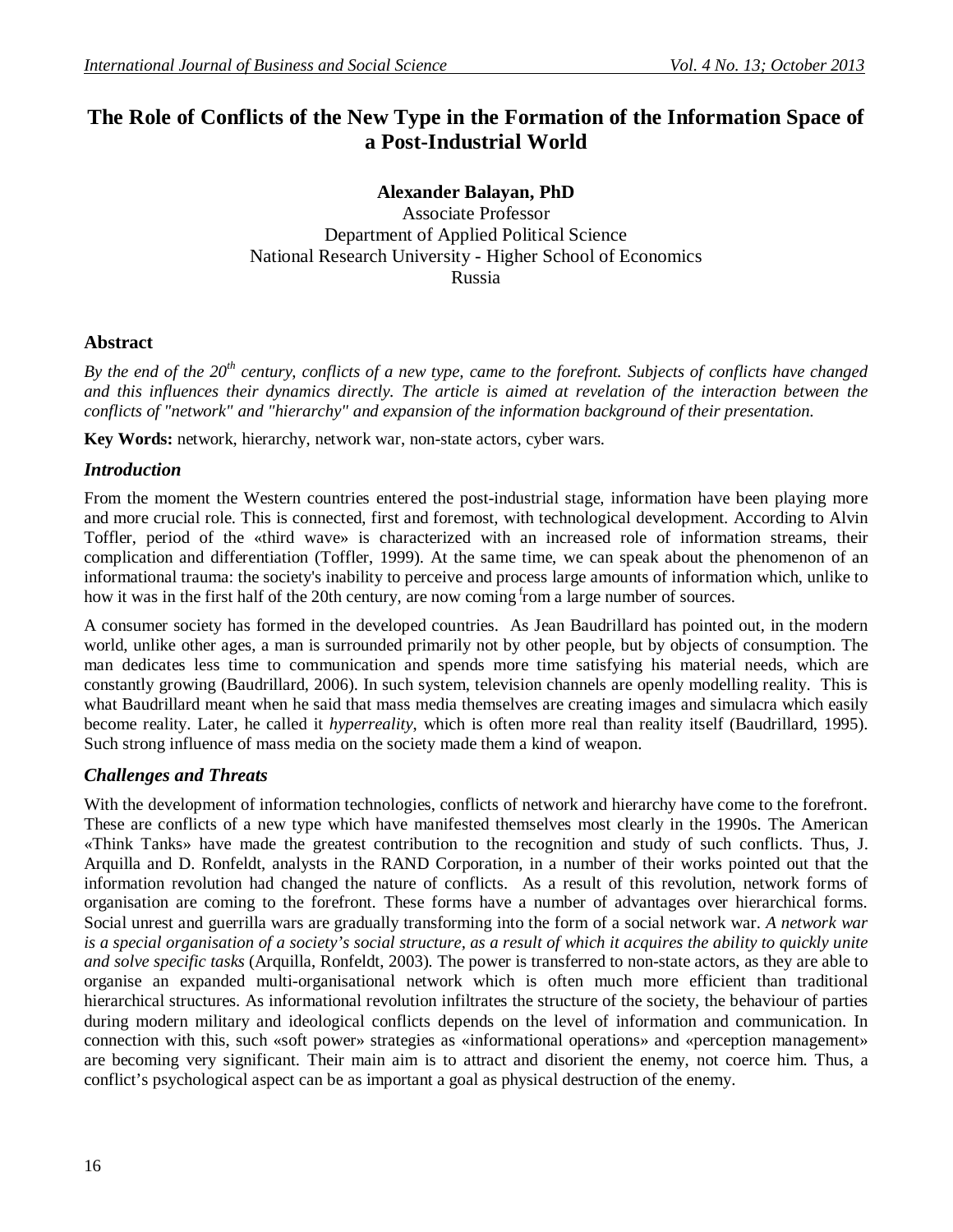## *Types of Conflicts*

Modern conflicts of network and hierarchy can be divided, by their level of intensification, into «*hot»* and «*cold»*.

The Seattle Riots of 1999, when anti-globalists disrupted the WTO summit and made the world talk about them as a real force for the first time can serve as an example of a «moderately hot conflict». A large group of people united by a common goal was able to disrupt a summit of a large international organisation by organising mass riots and fights with police. WTO, as well as NATO and IMF, were considered responsible for the hunger and poverty of the third world countries, so the Seattle action was perceived by the world's left public as a rebellion against the most developed countries. After that, anti-globalist clubs started to grow all over the world, all the more so that the boom of information and digital technologies contributed to that. Moreover, «The Seattle events, in their turn, lead to the creation in 2001 of the World Social Forum (WSF), which has become the main hub for anti-globalist forces» (Wallerstein, 2008). It should be noted that at first, anti-globalists were losing the information war, but after the active development of the Internet and, as a result, a leveling of the global world field, anti-globalists are winning information wars more often, which is confirmed by the increase in the number of their supporters.

The revolutions in Tunisia and Egypt, in which a mob consisting of mobile and fastly moving groups participated, are yet another example of a «moderately hot conflict». To alert and coordinate the protesters, social networks and Twitter were actively used. The Internet was used to publish photos, videos, and articles from direct participants of the events, which influenced the information colouring of these events outside the countries. And the Internet did not play a key role in these events, one should not overestimate it. The protesters' side was supported by the leading Western and Arabic mass-media (The Qatar Al Jazeera TV channel, in particular, which harshly criticised the regimes in which the riots were taking place. As a result, these were both internal and external pressure on the leaders of the countries in which the revolutions were taking place, and the result of that was their demoralisation.

The brightest modern example of a «hot» conflict within the boundaries of a military confrontation is the armed conflict between Israel and the Hezbollah radical Shi'a militant group on July 12, 2006, as a result of which Israel's army could not achieve the set goals. This was connected with the fact that Hezbollah's armed forces, consisting of different specialised groups, were constructed on the basis of a network principle. These groups infiltrated territories occupied by the enemy and conducted separate sabotage attacks and military operations. Moreover, one group knew nothing about the actions of another, there was no coordination between them. Obviously, the hierarchical army structure was unable to eliminate the enemy's highly branched and pin-point groups. Mass bombardments killed Lebanon's civilians, and this, in its turn, led to replenishments of Hezbollah's forces. One of the consequences was Israel's defeat in the information war. In the world mass-media, the image of an aggressor state invading a foreign territory and killing civilians became the prevailing one. Thus, a network structure proved to be more effective both in informational and military confrontation with a hierarchy.

The so-called «cyber wars» are one of the key «cold conflicts». In this connection, the publication in 1996 of *A Declaration of the Independence of Cyberspace*, written and published on the Internet by John Perry Barlow, founder and vice chairman of the Electronic Frontier Foundation, an organisation dedicated to research of social and legal issues connected with the cyberspace and protection of freedom in the Internet. It was a countermeasure caused by the attempt to introduce Internet censorship made by the American government. Almost immediately, this text was reposted in thousand of blogs in dozens of countries. Consciously using sharp expressions in the address of the authorities, Barlow wanted to show how easily any information can be spread on the net. And whereas the authorities can cut short the dissemination of unwanted information in any mass-media, it is virtually impossible to do on the net. The declaration's essential idea is the proclamation of Internet's independence from state structures. As Barlow points out, cyberspace acts as an alternative to society as such, because it is not what we have come to consider the social reality.

But cyber wars truly escalated in the course of the WikiLeaks scandal. And here a two-front conflict is obvious. First, it is a conflict with the USA as a hierarchic state. Julian Assange, WikiLeaks founder, again and again found and published the government's confidential data, despite the preventive measures being taken. Second, here we observe a conflict of a network mass-media (which is what WikiLeaks truly is) and the traditional Western hierarchic mass-media. This is the reason why, on the one hand, most of the Western mass-media were divided in their attitude towards Assange's actions, and on the other hand, they clearly used the tactics of switching from his professional activity to his moral make-up (spy, rapist, a greedy man).